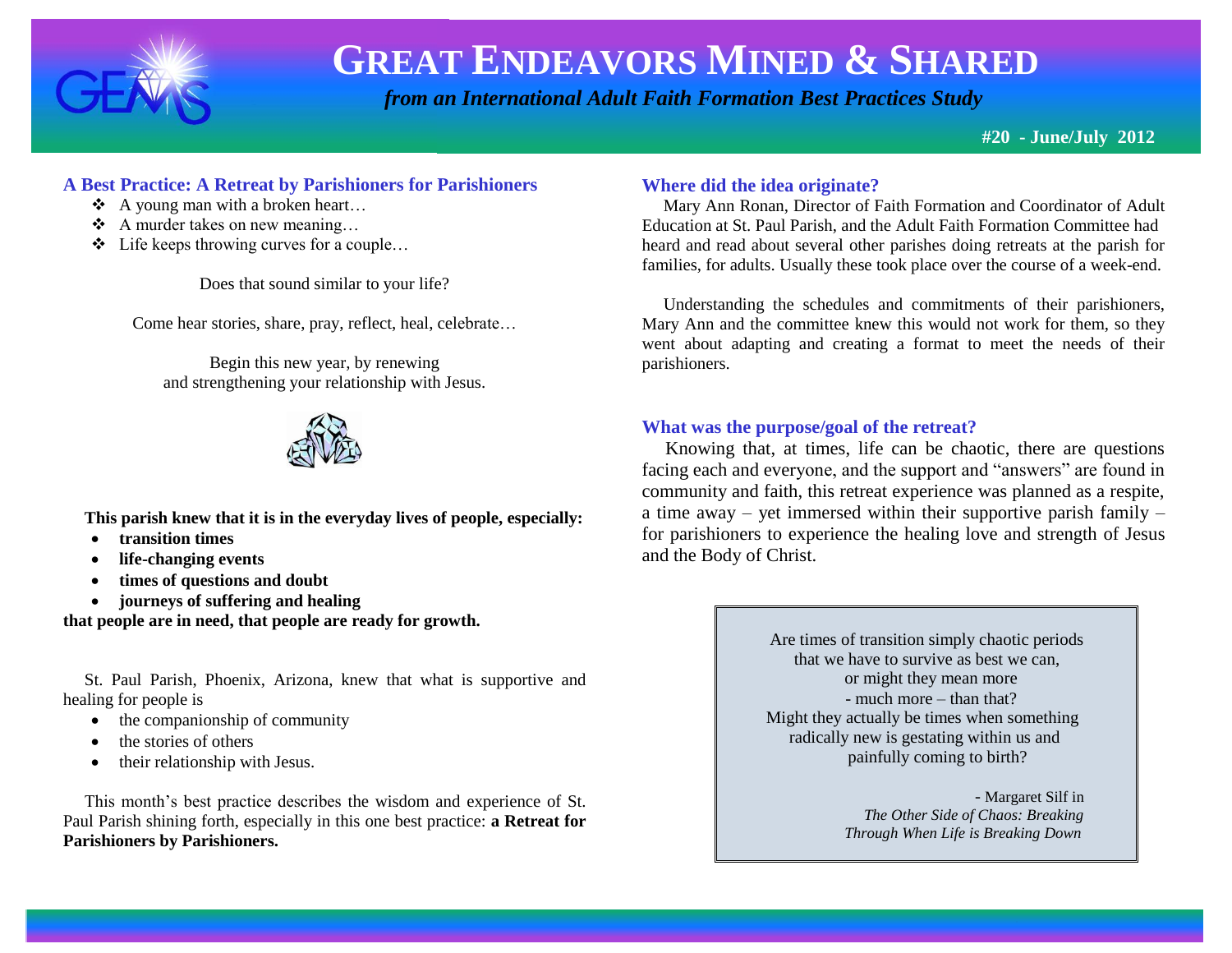#### **What was the time frame and schedule of the retreat?**

 The retreat took place on a Saturday morning from 7:45 am until 12:15 pm. A continental breakfast was available at 7:45, with the first session beginning at 8:15 am.

 In their inaugural year, St. Paul Parish offered its first retreat in January (with sixty-two participants) and the second retreat in February (with sixtynine parishioners). For the following year, two retreats are planned for the fall and two for January/February.

#### **The schedule for the retreat included:**

- 7:45: Continental Breakfast
- 8:15: Welcome/Prayer
- 8:20: First Presentation: Journey of Faith
- 8:45: Group Sharing in Triads
	- Share a turning point in your life.
	- What or who has influenced you in your journey?
- 9:15: Break
- 9:25: Second Presentation: Dying in Christ
- 9:45: Group Sharing in Triads
	- Share a time you most needed Christ's mercy.
- 10:00: Reconciliation Service (Five priests were present to celebrate the Sacrament of Reconciliation during the service.)
- 10:40: Third Presentation: Living Christ
- 10:50: Group Sharing in Triads
	- As you reflect on your life, what needs to change?
	- What will you do to live Christ now?

11:10: Evaluation

11:20: Celebration of the Eucharist

 Listening to each other's stories opens us up to the possibility of encountering God in our midst through "the other."

God can stretch us and teach us something new.

- Scott Hackman

### **What were the themes of the three presentations?**

 The morning began with **"Journey of Faith,"** a sharing of a twenty-one year old's life journey which included:

- being born with a congenital heart problem and having a procedure, "the transposition of the great vessels"
- having an arterial switch at eleven days old
- at three months old having a double bypass (having had a heart attack between eleven days and three months)
- discovering a leaky valve at age 16
- at age 17 having a heart transplant

 Throughout his twenty-minute presentation, what came through continually and constantly was Stephen's and his family's reliance on the support of the people and staff of St. Paul Parish and his/their awareness of the presence of God throughout all the ups and downs of his life.

 **"Dying in Christ,"** the theme of the second presentation, shared a story of loss and grief. Ann Marie told how her grandmother, mother and sister left her when she was small, and the story of her mother coming back into her life in her adult years.

 Her loss and grief continued, though, because of divorce and the murder of her son. Through her unfolding story, Ann Marie shared how her relationship with God sustained her in the midst of loss/death. Her new life today, built on a journey of suffering to faith, is one of deep and committed discipleship.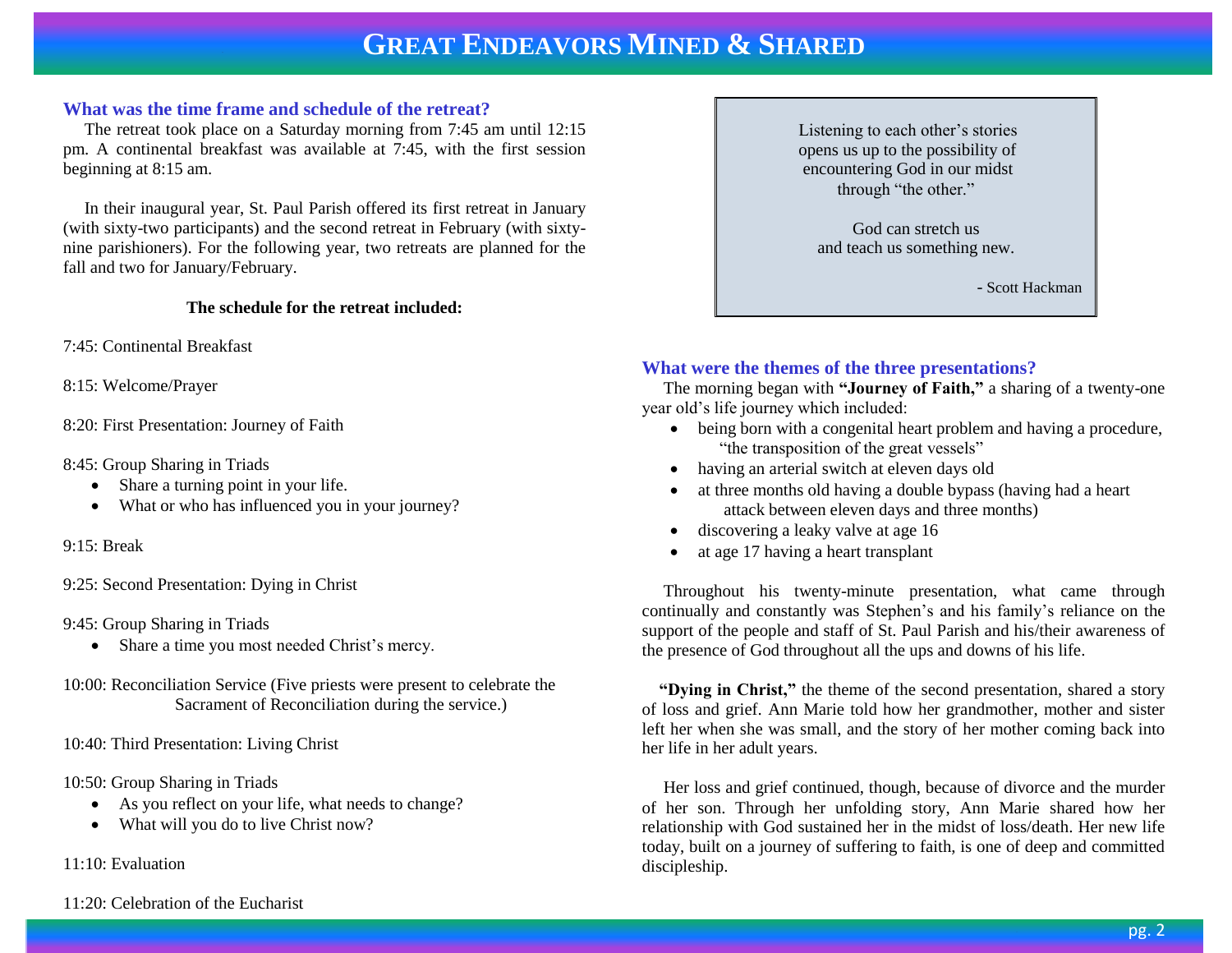The third and concluding session, **"Life in Christ,"** was presented by a couple as they shared their life stories, dedicated to service for others. Mike shared that from his earliest days as a paper boy, he saw the face of Christ in all the people he met.

 When he came to St. Paul Parish, he knew right away that he wanted to be engaged in youth and outreach. He has participated in mission trips, Justice Walking with teens, JustFaith Ministries, etc. Service has always been a part of his life.

 Mike was diagnosed with cancer ten years ago and knew – even more – that he had to dedicate his life to living as Christ for the world. Linda picked up from him that living as Christ for the world, and doing this together would always mean a deeper connection to Christ. For them, every minute and hour count to being Christ for the world. The more service in their lives draw themselves, their children and the parish together and make them strong in faith to face an uncertain time left. Mike is facing more surgery and radiation.

 These were the three shared presentations for the first two retreats. This "team of three" was the presenters for both retreats. Next year's retreats will have different teams of presenters, thus the themes/content of the presentations will change – because they will be **people's life stories**.

> We have been destined from all eternity to bring one another closer to God by our love, by our patience, by our forbearance and our efforts at mutual understanding.

> > - Thomas Merton

#### **A Note about the Third Group Sharing**

In addition to the discussion questions for the triads:

• Worksheets were provided for each participant, if they found them to be helpful.

These worksheets listed the Corporal and Spiritual Works of Mercy, providing room for the participants to:

- o write their own definitions for each work of mercy
- o write a plan for loving an idea of something they might incorporate into their lives, based on each work of mercy

#### **THE CORPORAL WORKS OF MERCY**

| The work of love      | My own definition | My plan for loving |
|-----------------------|-------------------|--------------------|
| Feed the hungry       |                   |                    |
| Give drink to the     |                   |                    |
| thirsty               |                   |                    |
| Clothe the naked      |                   |                    |
| Shelter the homeless  |                   |                    |
| Visit the sick        |                   |                    |
| Visit those in prison |                   |                    |
| Bury the dead         |                   |                    |

#### **THE SPIRITUAL WORKS OF MERCY**

| The work of love                | My own definition | My plan for loving |
|---------------------------------|-------------------|--------------------|
| Convert the sinner              |                   |                    |
| Instruct the ignorant           |                   |                    |
| Counsel the doubtful            |                   |                    |
| Comfort the<br>sorrowful        |                   |                    |
| Bear wrongs patiently           |                   |                    |
| Forgive injuries                |                   |                    |
| Pray for the living and<br>dead |                   |                    |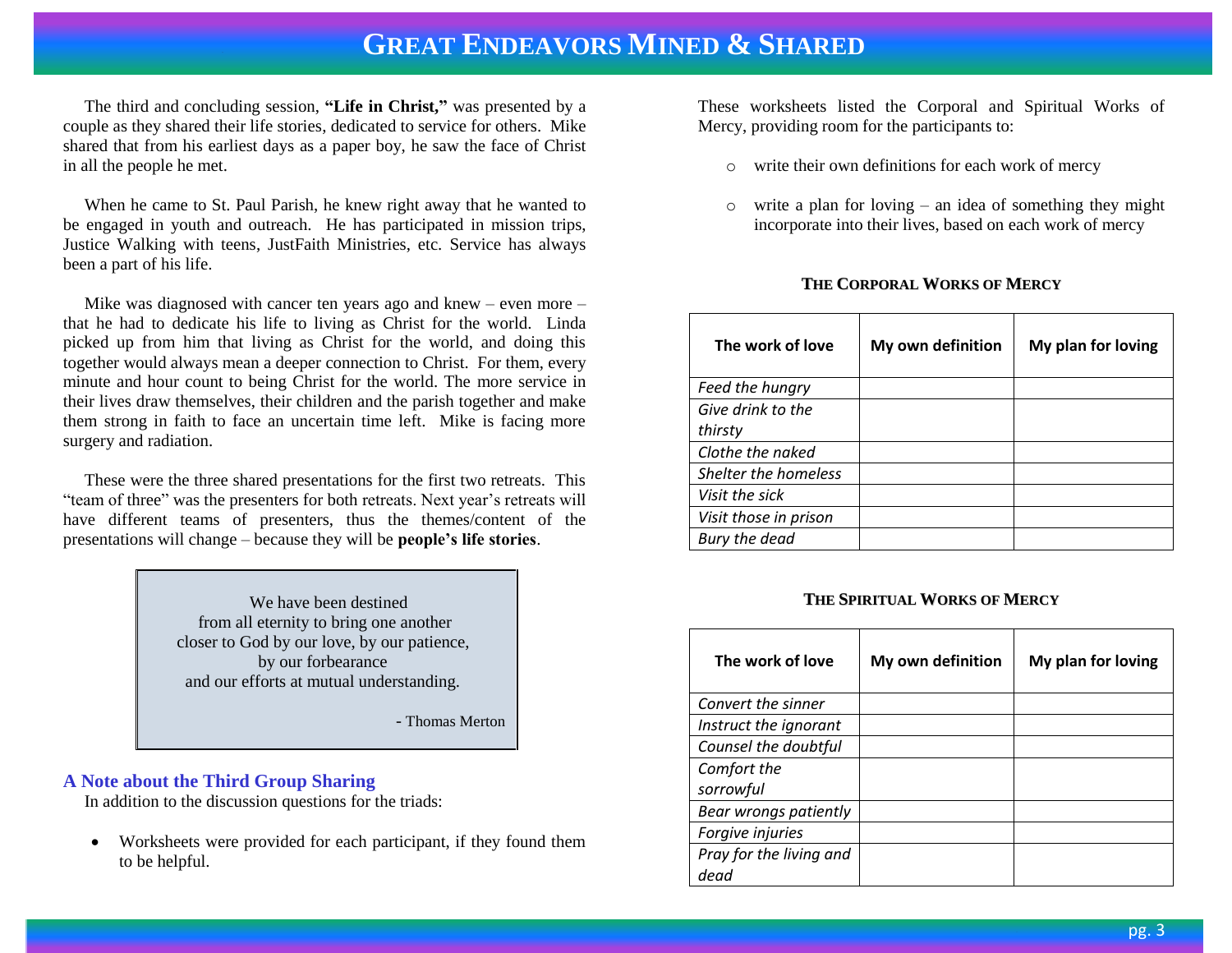• Commitment cards were also given to each person. When they were ready, they were invited to write down what they were going to do as a result of the day and the journey that lay ahead for them.

After they had time for reflection and writing, they were invited to share something of their commitment with their triad group.

| <b>MY COMMITMENT</b>                                         |
|--------------------------------------------------------------|
| I will pray with more intention.                             |
| I will pray with the Scriptures.                             |
| I will do my St. Paul ministry with new<br>heart and spirit. |
| I will commit to this spiritual work of<br>mercy:            |
| I will commit to this corporal work of<br>mercy:             |
| I will                                                       |

 These commitment cards were placed in baskets during the Preparation of the Gifts at the celebration of the Eucharist which concluded the retreat morning.

#### *Wordles*

 After the three Triad sharing times, each group was invited to think of and share one word or phrase that best described their group's refection/discussion/experience.

 One of the committee members immediately took these words/phrases and created a *Wordle*. (Se[e http://www.wordle.net/\)](http://www.wordle.net/)



 These *Wordles* brought each session to a close as well as enabling the facilitators and presenters to use them in building on the following talks.

 The participants loved and appreciated them because it was their words showing the fruit of their discussions.

 During the week following the retreat, the committee sent to the participants:

- all the *Wordles* from the retreat
- including a final one
- as well as questions for reflection which they could use with the *Wordles* for Lent

#### **Evaluation**

 Prior to celebrating liturgy, the participants were asked for their thoughts and suggestions to help the committee as planning continued for future retreats. They were asked to complete:

- What captured your imagination?
- What did you like most?
- What needs changing?
- $\bullet$  I would also like to say...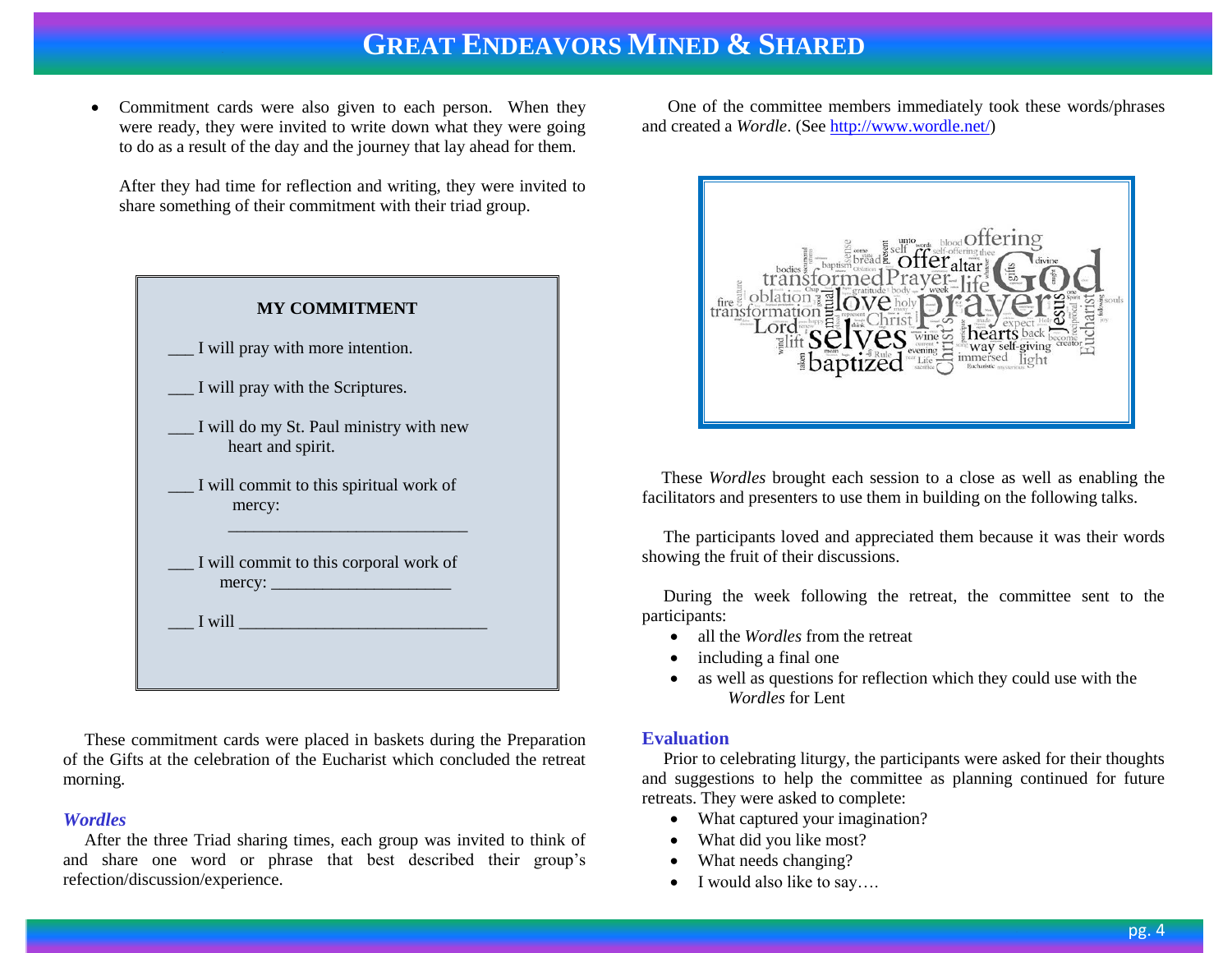# **What Motivated People to Participate in the Retreats?**

 In asking Mary Ann and the committee this question, their feelings – from knowing their people – are:

- It touched real life
- The advertising was creative in reaching out to different groups, ages, needs; in using many ways to help get people there: website, bulletin, pulpit announcements, bring friends, etc.
- The picture of Christ used in the publicity (inviting, compassionate)
- No cost (donations accepted)
- Child care was provided for those who needed it
- Their own parishioners giving the retreat
- Many people participated in the second retreat because they were touched/encouraged by the stories of those from the first retreat

### **Who did attend?**

 There were all ages from young adults, middle age, seniors, married couples, and singles.

# **What did the participants say about their experience?**

- I am in awe of members of my community.
- These journeys of faith, give me strength in my journey; I am never alone.
- Meeting new people and sharing stories helped me feel closer to my parish.
- The fact that four people from all walks of life were willing to share their stories lifts me up.
- Mike's line: "I saw Christ in them even though they are different from me." Such a great example to me of how not to judge but live open to all who Christ sends me.
- We have a blessed community of faith YES.
- Sharing at our tables was profound, as the stories told.
- I have not been to confession in 17 years!
- I am free and humbled to have this community.
- Open, engaging and insightful  $-I$  am blessed to go out and bless others.
- The Penance Service was so helpful: Have you ever blown out someone's light?
- Sharing at the table and realizing we all have a story to tell that has led us to deeper faith.

 God wants to reach out to others through your hands. God wants to speak to others through your lips, and God wants others to look into your eyes and see Him

… give God permission.

- John Cardinal O'Connor

# **As a staff, what did you think made this opportunity meaningful/successful?**

- This retreat connected everyday lives to faith.
- This opportunity illustrated how the life of Christ is in people's lives and in the life of the parish.
- This communal gathering touched the hearts of parishioners to reach out and touch others.

# **As staff, what do you think some of the effects of this offering were/have been?**

- People are still talking about it.
- The parishioners who presented say that every Sunday they have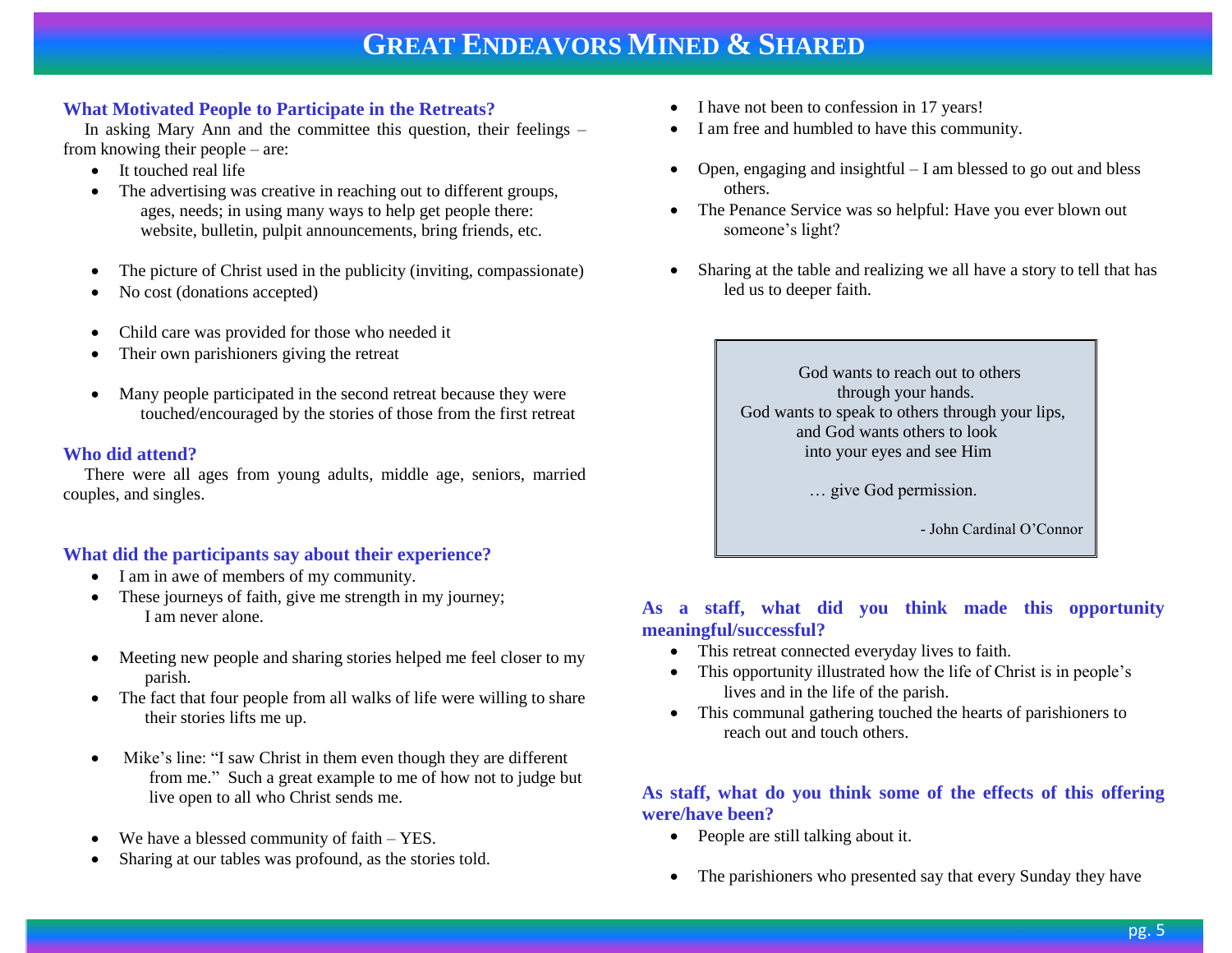someone approach them with a "thank you" or a story from their own lives.

- Participation in this Saturday retreat has fostered increased interest and participation in other parish activities: Scripture Study, Stations of the Cross, etc.
- In other groups you hear people talking about it and saying, "Don't forget to go next year, it was the best thing I did for myself this year."

### **A Reflecting/Reflective GEM**

 As with any/all adult faith formation opportunities, there are no "one size fits all" approaches. This retreat morning might not appeal to every adult; it might not fit the pastoral plan and goals for every parish.

 Why did it work for St. Paul Parish; why might it work for your parish? Perhaps, many reasons; let's just reflect on a few.

 C. S. Lewis once said, "Friendship is born at that moment when one person says to another, 'What! You, too? I thought I was the only one.'"

 Perhaps the same is true of our faith journey. Do we, at times, think that we might be the only ones experiencing questions, doubts, difficult times, sufferings, worries, losses, disappointments, grief?

- Does a whole world open when we hear another person speak of something similar to what we might have experienced/are experiencing?
- Does our understanding of God, our experience of God, expand and deepen, become enriched when we listen to other people's experiences of God?

In listening to, in sharing faith stories with one another:

- the journeys we have traveled
- the times of "death"
- the experiences of resurrection

 $\bullet$  the living of all the times: the struggles as well as the joys

we understand and recognize that we live the fullness of the Paschal Mystery, all of it.

> No one believes purely on his own. … We do not "have" faith, in the sense that it is primarily God who gives it to us.

 Nor do we "have" it either, in the sense that it must be invented by us. We must let ourselves fall, so to speak, into the communion of faith, of the Church.

- Pope Benedict XVI

 This appreciation – of the full journey of life - often comes in sharing our stories together. Alone we often get stuck in the "dying" parts, the difficulties, the questions, the losses. Together we understand, experience and live death and resurrection.

 There is an ancient proverb which says, "It is in the shelter of each other that people live."

- The lives shared during the St. Paul Parish retreat had been lives sheltered by faith-companions, strengthened by God's constant presence.
- Their three stories and the stories of each person present continued to shelter and call forth for one another a deepening sense of life, a growing faith, a developing commitment to living discipleship.

The power of community, of belonging to the communion of faith!